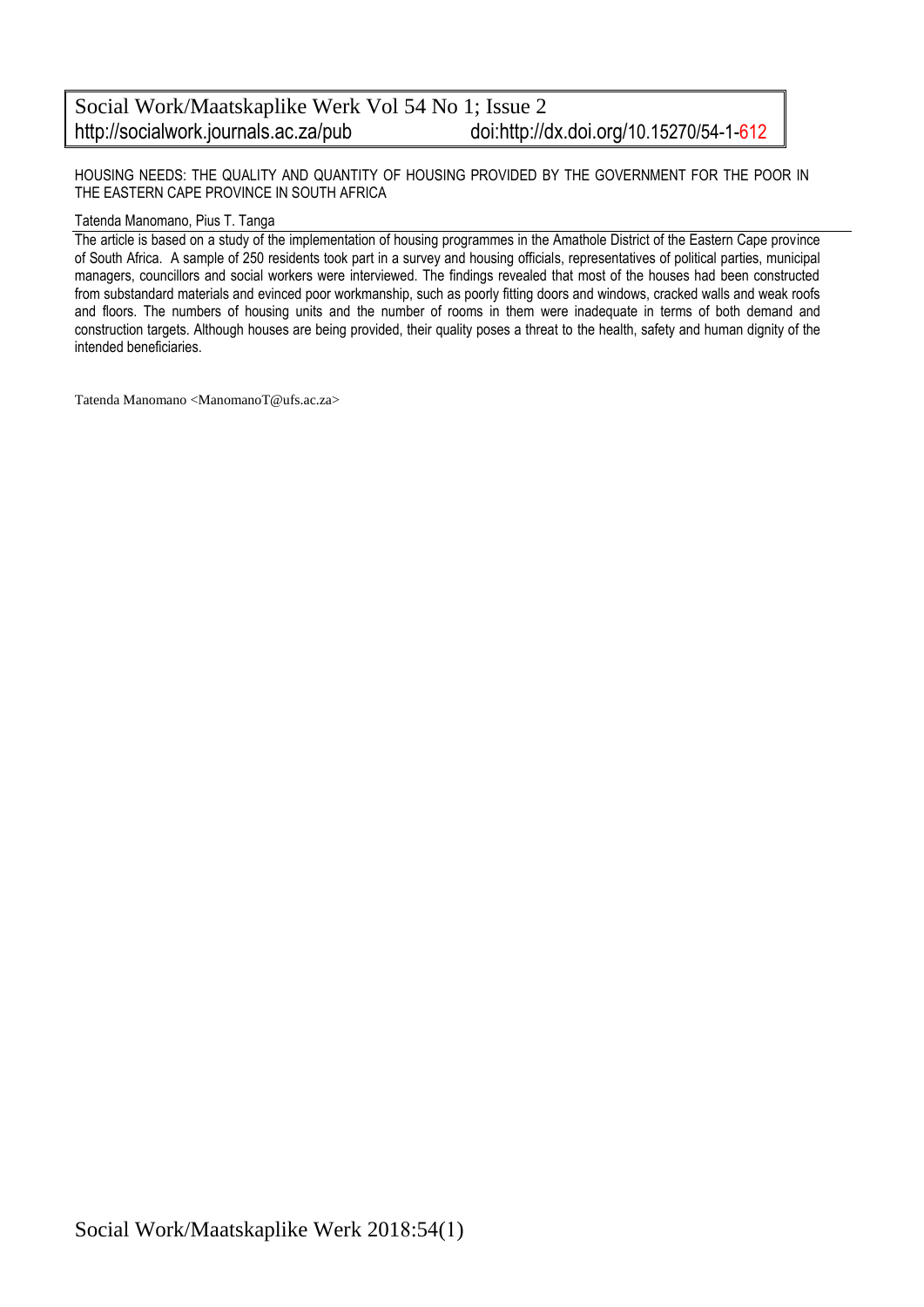# **HOUSING NEEDS: THE QUALITY AND QUANTITY OF HOUSING PROVIDED BY THE GOVERNMENT FOR THE POOR IN THE EASTERN CAPE PROVINCE IN SOUTH AFRICA**

## **Tatenda Manomano, Pius T. Tanga**

## **INTRODUCTION**

One of the fundamental basic human needs, along with food and water, is shelter or housing. Throughout the world it has been reported that a billion new houses will be needed by 2025 in order to accommodate new urban dwellers, while it is estimated that the meagre resources of 330 million people are likely to be stretched and strained by their housing needs, accompanied by intense emotional distress (UN Habitat, 2015). The providing and granting of access to housing constitutes an essential component of the bedrock endeavours of social work, which include the providing of foster care, the providing of homes to homeless people or refugees, and the providing of treatment centres, all with the common goal of promoting the normal social functioning of individual people, families and communities (Social Work Policy Institute, 2006).

Access to housing contributes to a sense of belonging, ownership, identity, citizenship and a sense of self-sufficiency (Social Work Policy Institute, 2006). The provision of housing fits perfectly into the ambit of providing adequate social services; it helps to meet the needs of people for housing on both the micro and the macro levels (Social Work Policy Institute, 2006), and contributes a vital component to social development (Patel, 2015). Either a lack of adequate housing or housing which is of poor quality will inevitably reflect adversely on the extent of social development of a particular community and the economic environment within which its individual members live (Social Work Policy Institute, 2006). Although this study acknowledges various constraints to the effective implementation of housing programmes, it also gives significant attention to challenging the hegemonic forces that militate against ensuring that the needy and vulnerable have equitable access to housing which is of adequate quality.

For Ionakimidis and Dominelli (2016: 437), a key concern for promoting the dignity and worth of people requires social workers not only to have "rigorous analytical and methodological tools". They maintain that it is also imperative for the profession to understand completely and to challenge "the political nature of the concept of human dignity". The new thinking, which has dominated many spaces of discourse in South Africa on the need for radical change and transformation, points to a people which has become both worn down and weary as a result of decades of unfulfilled promises and pledges regarding their own fundamental human rights and needs, particularly with respect to housing. This radical change in thinking stems partly from the recognition of the fact that without housing which is of sufficient quality, there is an ever-increasing probability of rendering vast segments of previously disadvantaged population groups completely powerless and incapable of participating in decision making. Rather than finally taking their rightful place in a liberated society after the privations which they had endured under a dispensation which is now internationally recognised as having been a criminal one, these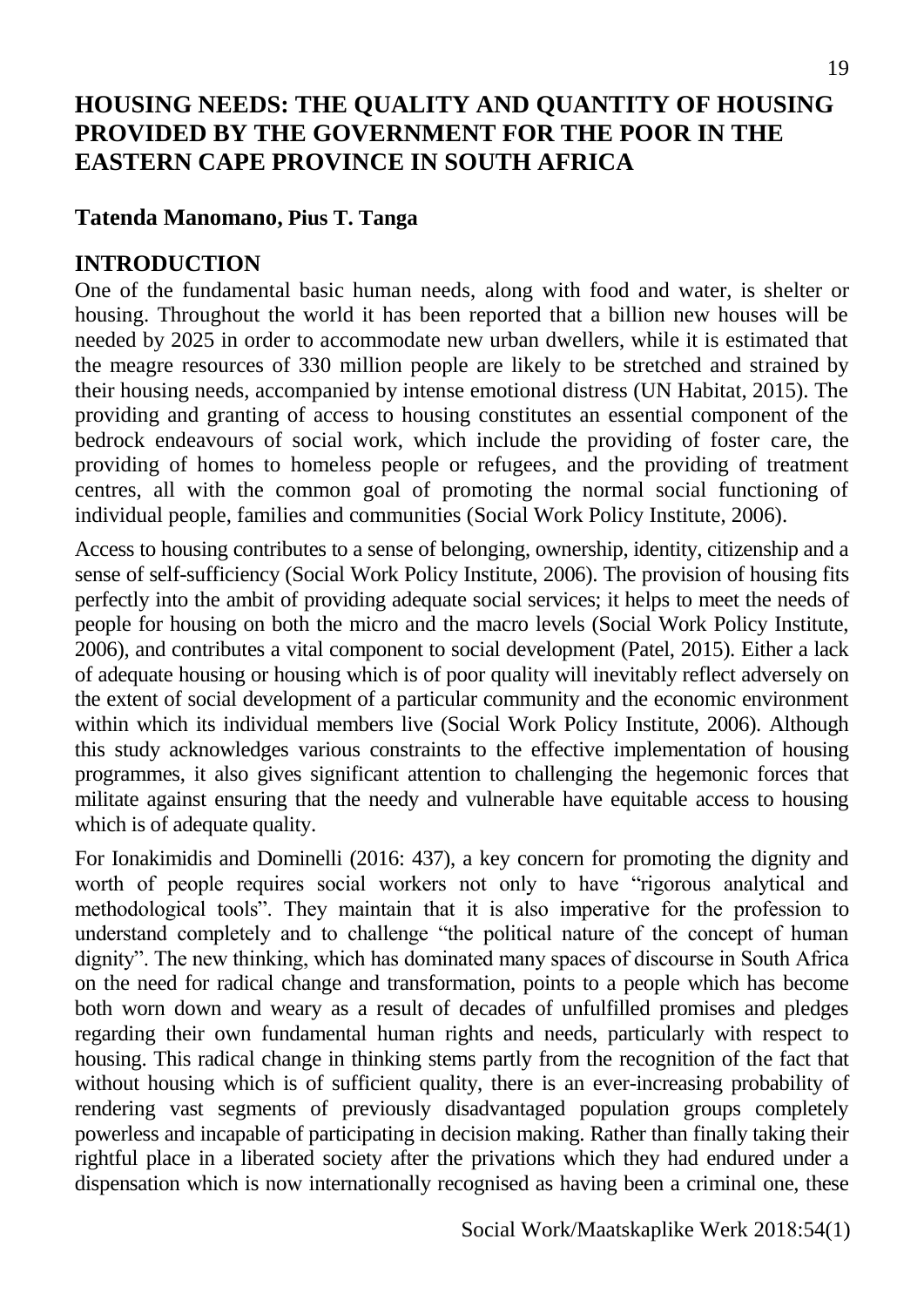citizens stand to be subjected to further humiliation and loss of dignity (Young, 2004). Dlamini and Sewpaul (2015) maintain that the procedures which limit social workers to working in the domain of social relief and preclude them from attending to the real needs of disadvantaged people effectively restrict their capacity for advocacy. A critical approach, from a social work perspective, which advocates for the effective meeting of housing needs is essential. As Sewpaul and Larsen (2014) point out, raising critical consciousness can actually provide a platform for emancipation and transformation. This study has been conducted not as a passive exercise, but rather in order to challenge the status quo to change the circumstances of homeless people of South Africa.

As a social development initiative for improving the lives of the vulnerable and needy, the government of South Africa introduced the Reconstruction and Development Programme (RDP) in 1994, which is now known as the Breaking Ground Initiative. This programme was introduced with the express purpose of providing for those who had been denied housing in the past with access to good quality, adequate housing (Republic of South Africa, 1994), in accordance with the provisions of the Constitution of South Africa (1996). The right to housing is clearly enshrined in Section 26 (1) of the Constitution of 1996. The section stipulates that access to housing is a basic human right and that the government is obligated to ensure a progressive realisation of that human right (Republic of South Africa, 1996).

Numerous pieces of legislation and programmes have been introduced to reinforce and support the original programme, such as the Growth, Employment and Redistribution policy (GEAR) (Mafukidze & Hoosen, 2009) and the National Housing Code of 2009 (National Housing Code, 2009). The post-apartheid Reconstruction and Development Housing Programme (or RDP) (1994) was intended to remediate the housing backlog, which was becoming increasingly evident from the rapid growth of high-density informal settlements and 'squatter camps' in and around urban centres (McGaffin, Cirolia & Massyn, 2015:61). Another programme which targeted needy and vulnerable people who were without housing was the Upgrade of Informal Settlements Programme (UISP) (National Housing Code, 2009). It was introduced in 2009 as a renewal programme for the shacks and squatter settlements in order to ensure that the houses were of good quality and that they accommodated those who resided in them adequately. It appears that this programme did not cover all of South Africa, although it had purported to do so. The Emergency Housing Programme (EHP) is another significant measure which has been taken by the government of South Africa to enable it to fulfil its constitutional mandate to ensure access to adequate shelter to its citizens.

## **OBJECTIVES**

The study endeavours to achieve the following objectives:

- To assess the extent to which the government has provided housing in the Eastern Cape province of South Africa;
- To assess and evaluate the houses specifically in relation to the quality of their windows, roofs, doors, walls and floors, and also with respect to their size, spacing and the number of rooms which they contain.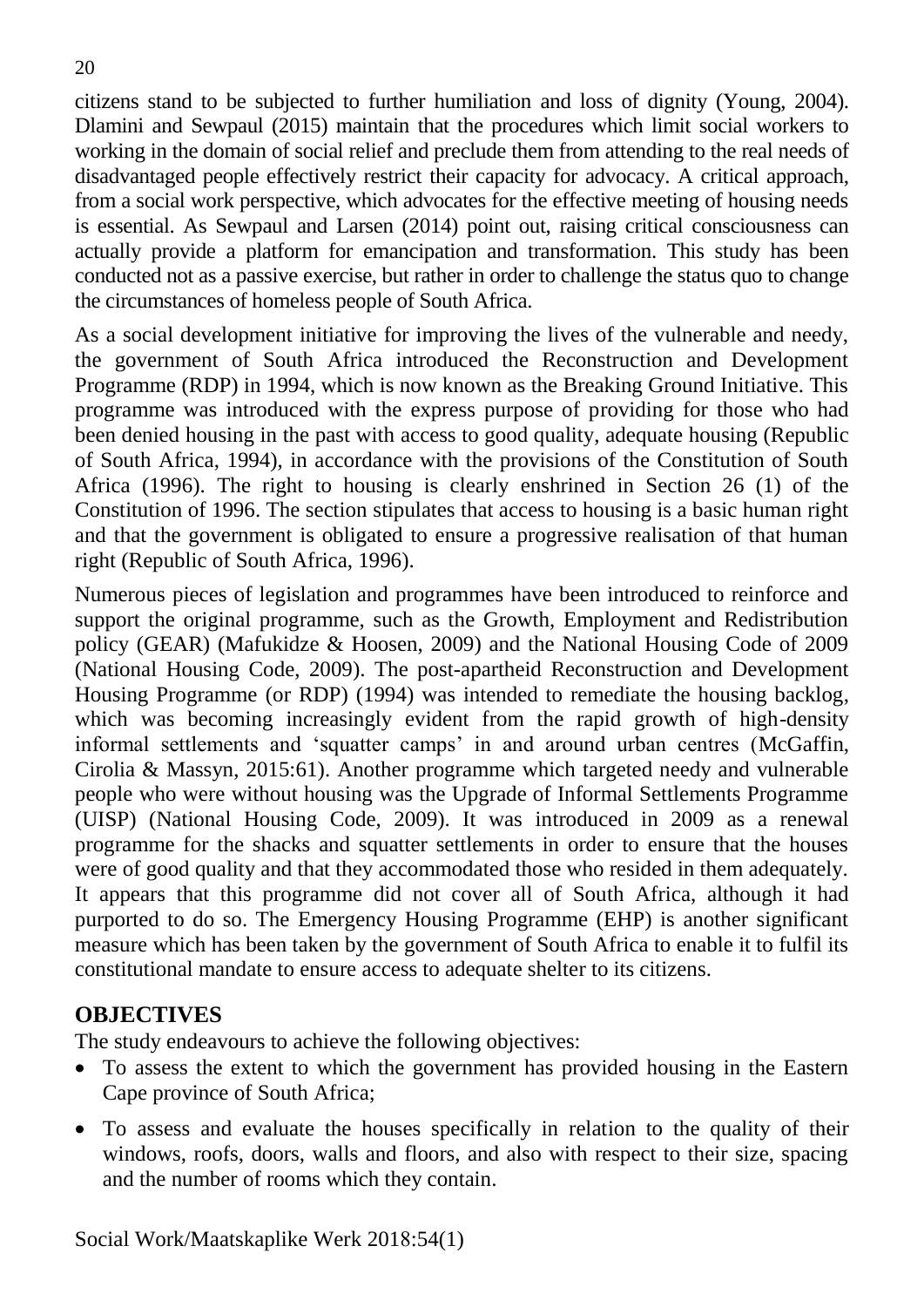## **THEORETICAL FRAMEWORK**

The theoretical framework which underpins this paper is the social developmental approach. This approach was adopted by the government of South Africa to guide the implementation of most of its social development programmes since the attaining of democracy in 1994. The social developmental approach was preceded by the residual model of welfare which had been used by the apartheid government (Patel, 2015). The approach was intended to inform programmes that sought to redress imbalances, discrimination and exploitation, one of which was the RDP for housing. However, it is also evident that the programmes were implemented without adequately applying the social developmental approach, which has five core principles (Patel, 2015). First, it requires the harmonising of economic growth with social development in order to ensure that the needy and vulnerable population groups benefit from all of the policies and programmes (Patel, 2015:88). A significant concern is that, while the economy of the country may be growing and huge budgets are allocated to social services, corrupt tendencies have been exerting an adverse influence on the quality and size of the houses being provided. Midgley and Tang (2001: 246) maintain that there is a need for purposeful intervention between state and non-state actors and also for organisational and institutional arrangements which are committed to people-centred development. This stipulation entails action by the government through policies and legislation of a protective and regulatory nature, with an emphasis on the removal of barriers to attaining equity and social advancement for disadvantaged people (Patel, 2015: 30). Monyai (2013) points out that the paradox of social policy is that the majority of those who are marginalised at present are those who were excluded by apartheid policies, although present social development policies and programmes claim to target them as beneficiaries.

Secondly, the approach stresses the importance of partnerships in the implementation of programmes (Department of Social Development [DoSD], 2013; Patel, 2015:93). For example, in order for the implementation of housing programmes to produce fruitful results, there is a need to integrate their implementation among all government and nongovernment stakeholders. This precondition fosters transparency and commitment to beneficial implementation and also ensures that housing needs are adequately met. Monyai (2013) asserts that as poverty and social inequality are growing problems in developing countries, it is of crucial importance that these problems should be prioritised as political imperatives and that, to date, the provision of housing has made a limited contribution to social upliftment.

The third principle emphasises sustainability, social justice and human capabilities. The delivery of housing to the needy should not be carried out from a sense of duty or as an end in itself, but it should also ensure the wellbeing of future generations (Patel, 2015: 87) by ensuring that the houses are durable and able to withstand strains and stresses and break-ins. A reminder was provided by Ioakimidis and Dominelli (2016: 435) that social workers should be mindful of the "structural and colossal contradictions that hinder the prospect of sustainable and socially just global development". Fourthly, the approach also aims to ensure that the targeted beneficiaries are empowered in the process of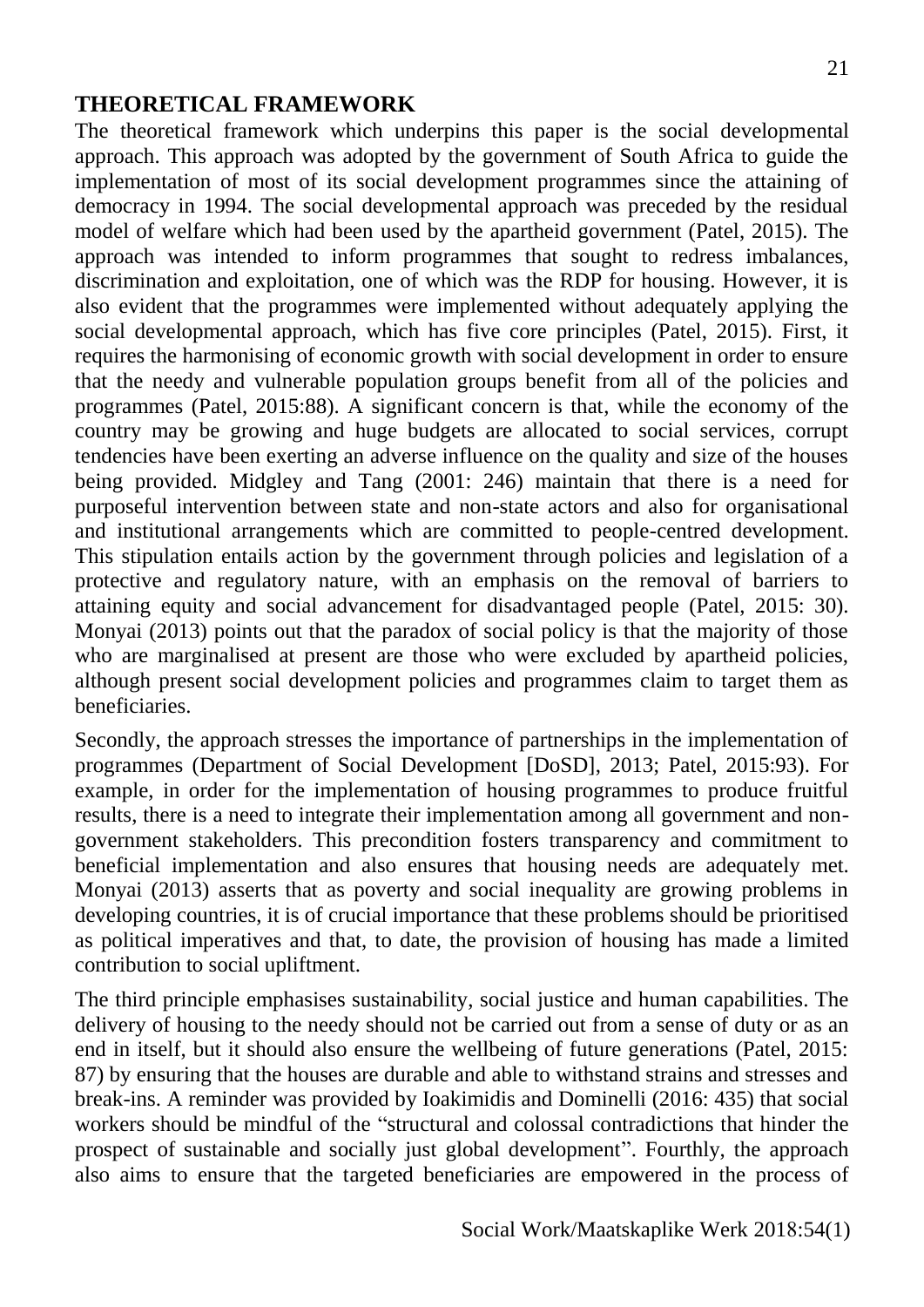receiving homes by enabling them to make their own decisions concerning the ways in which projects are implemented. The last crucial principle stresses that all programmes which are implemented on behalf of needy and vulnerable people should be rooted in human rights (Midgely, 1995; Patel, 2015: 82). As the ways in which housing programmes are implemented in South Africa are ostensibly influenced by legislation that makes access to adequate housing a basic human right for all South Africans, the programmes should be accountable to the same Constitution, which protects the rights of all citizens (Republic of South Africa 1996).

## **RESEARCH MATERIALS AND METHODS**

## **Research site**

This paper draws its data from a study conducted in the Amathole district of the Eastern Cape province of South Africa. This is one of seven districts that make up the Eastern Cape province. It has a population of 892 637 people, of which those below the age of 15 years is estimated to constitute 33.40% and those between the ages of 15 and 64 years 57.60%, while residents over the age of 65 years are estimated to constitute only 8.90%. Statistics indicate that females constitute 52.92% while males constitute 47.08% of the population, which indicates that the female population is significantly larger than the male one. The official statistics for unemployment show that it is soaring at 42.90 %, while unemployment among youths, who are classified as being between the ages of 15 and 34 years, stands at 53.40%. The average household size is between 3 and 4 members, while those households which have access to water constitute 12.10% (Statistics South Africa, 2015 as cited in The Local Government Handbook: online). Although the district has eight municipalities, this study focused on only the four in which the housing programmes which have been discussed are being implemented.

#### **Approach to the research and research design**

A combination of both quantitative and qualitative research methods was employed, with the quantitative approach being the dominant one. A qualitative approach enables events, occurrences and phenomena to be assessed from a diversity of perspectives, in terms of the meanings which are assigned to them by the participants in a particular research study (Flick, 2006), while quantitative research endeavours to divine the truth through predictions which are made on the basis of quantified measurements and operates in accordance with the laws of cause and effect (Neuman, 2011). The decision to employ the two approaches was made in order to corroborate the findings and to confirm and increase the reliability and validity of the results (De Vos, 2005). Using the two separate categories of research methods in tandem enabled the study to achieve a holistic and contextual evaluation of the implementation of housing programmes in the Amathole district of the Eastern Cape province. The broader study employed a case study and a survey research design, with the case being the Amathole district and two housing projects, namely, the RDP and the UISP housing programmes, while the survey enabled many respondents to be included in the research sample. A survey was chosen because it enabled many participants to be interviewed and many variables to be measured (Neuman, 2011). A case study research design is suitable for conducting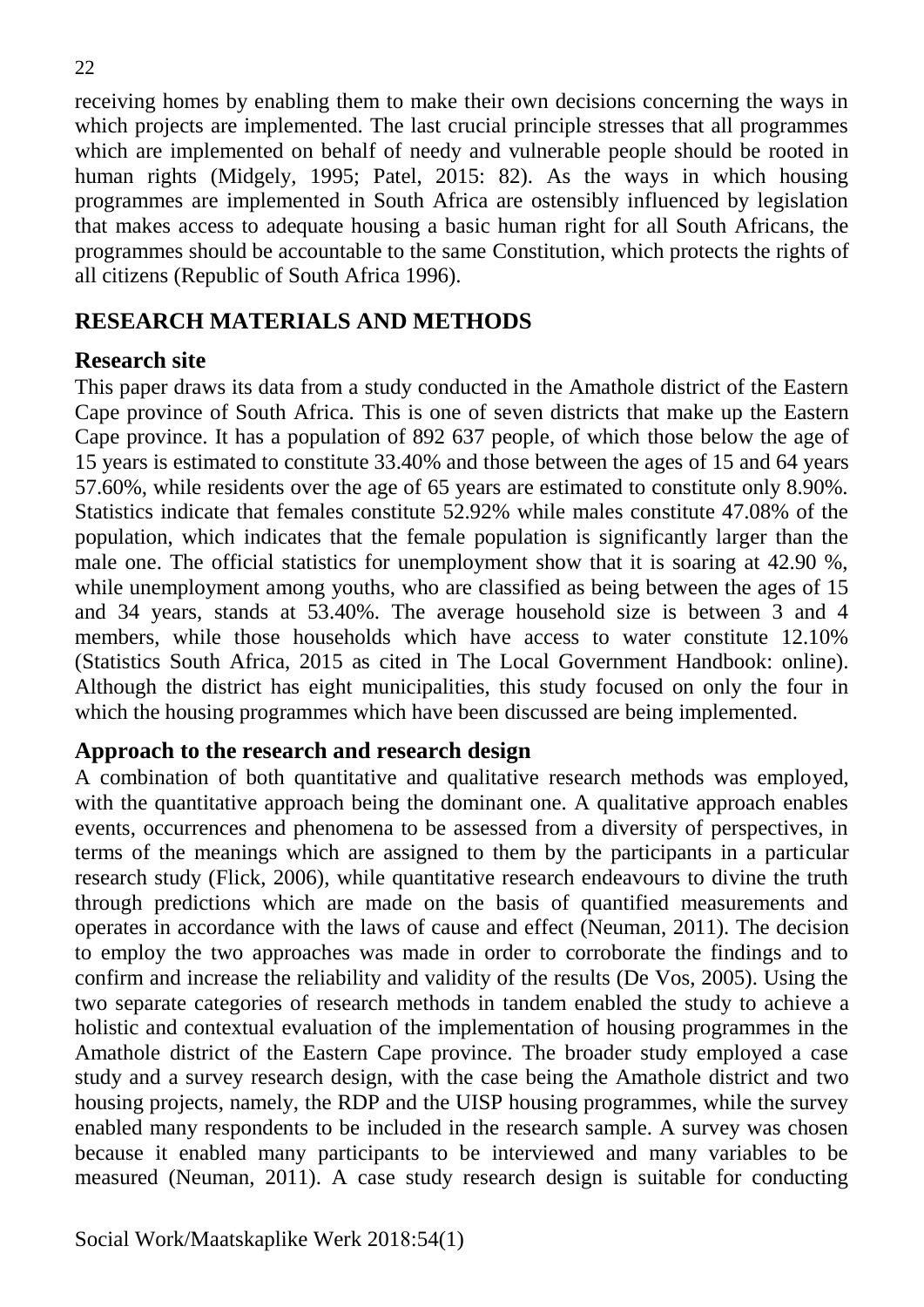research which entails making evaluations, and it enables researchers to develop an indepth analysis of a particular case, which may refer to a programme, an event, an activity, a process or an individual person or a collection of individual people, and data are collected through the use of various appropriate procedures and techniques (Yin, 2009, 2012, cited by Creswell, 2014; Yin, 2013).

#### **The selection of participants**

The target population of the study included all of the social workers who were employed by the Department of Social Development in the four municipalities and also all of the municipal managers, political party officials, municipal housing officials, councillors, provincial housing officials from the provincial office of the Department of Human Settlements in the Eastern Cape province and all of the beneficiaries of housing programmes in the four municipalities. The research sample of participants for the oneon-one in-depth interviews was selected through the use of purposive sampling. Table 1 shows the populations from which the participants were drawn.

| Level        | <b>Interview sample</b>                                                                                                                                 | <b>Total sample</b><br>interviewed |
|--------------|---------------------------------------------------------------------------------------------------------------------------------------------------------|------------------------------------|
| Provincial   | 5 housing officials at provincial level                                                                                                                 |                                    |
| District     | 1 social worker from each of the 4 municipalities                                                                                                       |                                    |
| Municipal    | 1 municipal manager from each of the 4 municipalities, 5<br>members of political parties (2 from the ANC, 1 from the<br>DA,1 from COPE, 1 from the UDM) |                                    |
| Municipal    | 1 councillor from each of the 4 selected municipalities                                                                                                 |                                    |
| <b>Total</b> |                                                                                                                                                         |                                    |

**TABLE 1 INTERVIEW SAMPLE** 

## **TABLE 2 QUESTIONNAIRE SAMPLE**

| Level        | <b>Questionnaire sample</b>                                                                                                                                                                                                                                 | <b>Total sample</b><br>interviewed |
|--------------|-------------------------------------------------------------------------------------------------------------------------------------------------------------------------------------------------------------------------------------------------------------|------------------------------------|
| Municipal    | 1 municipal housing official from each of the 4 selected<br>municipalities                                                                                                                                                                                  |                                    |
| Municipal    | 150 beneficiaries of the RDP housing programme from<br>Nkonkobe (60), Mbashe (30), Mnquma (40), Nxuba (20)<br>and 100 of the UISP programme from Nkonkobe (8),<br>Mbashe (12), Mnquma ( $\overline{65}$ ) Nxuba (15) from the 4 selected<br>municipalities. | 250                                |
| <b>Total</b> |                                                                                                                                                                                                                                                             | 254                                |

Use was made of multi-stage and simple random sampling to select the respondents for the survey questionnaire. The total numbers of RDP houses and UISP houses were 13 073 and 8 325 respectively, as is shown in Table 3. Simple random sampling entails each unit of a particular target population having an equal likelihood of being selected. In some instances numbers are assigned to units of a population, a set of random numbers is produced and units with those numbers are selected (Babbie, 2010). Multistage sampling refers to procedures in which the sampling of a target population is performed in a number of different stages (Rao, 2008). These two sampling methods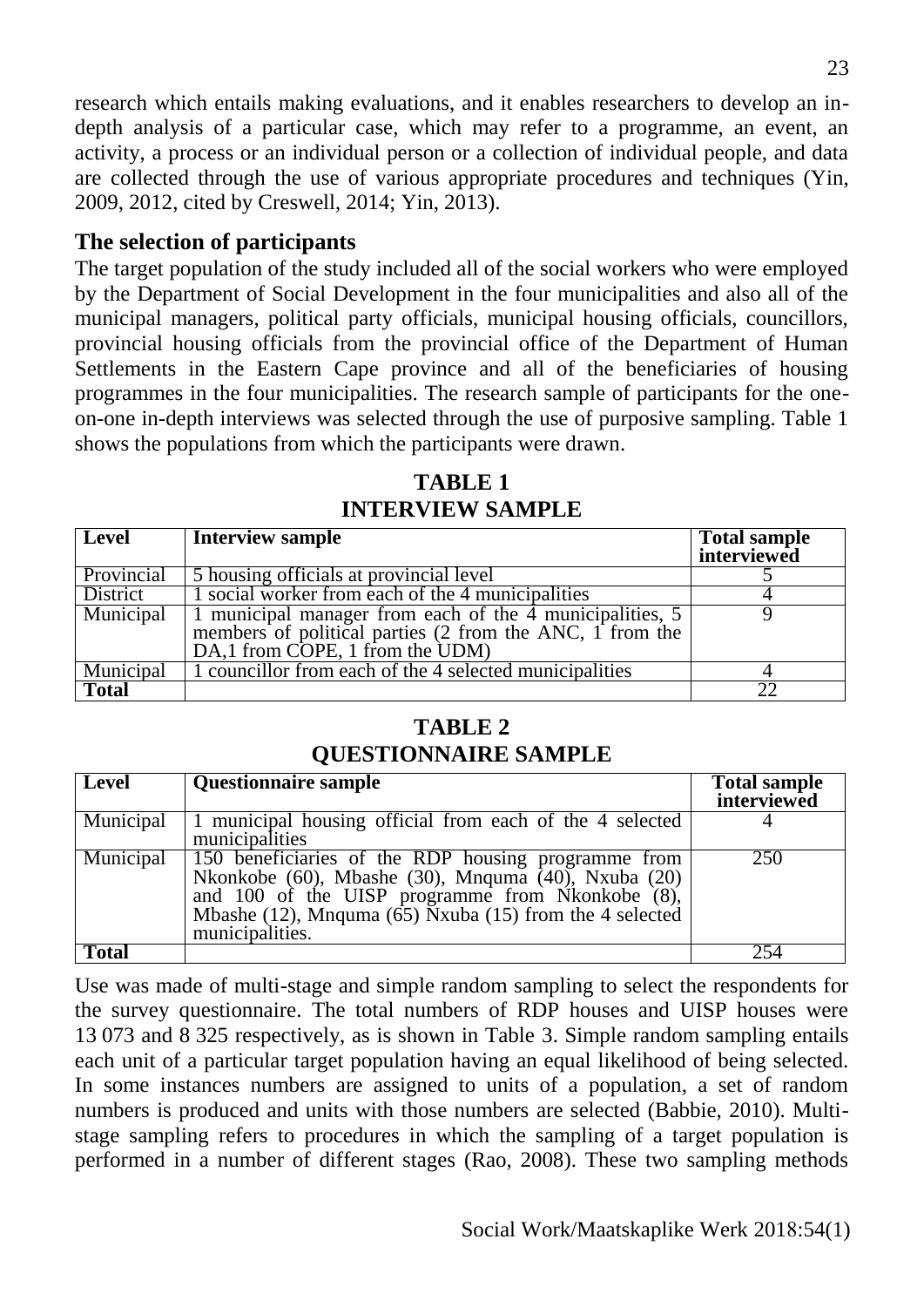were used to select the research sample of respondents for the questionnaire, while purposive sampling was used to select the sample for the one-on-one in-depth interviews (Teddlie & Tashakkori, 2009). The total sample for the study comprised 276 participants. Three sets of samples were used, with the first consisting of 250 beneficiaries of the RDP and UISP housing programmes, and the second of four municipal housing officials, to whom survey questionnaires were administered. The third sample was made up of 22 participants, who comprised four municipal managers, four social workers, four ward councillors, five provincial housing officials and five representatives of political parties, who participated in one-on-one in-depth interviews. One social worker, one municipal manager and one ward councillor per municipality were purposively selected, while the provincial housing officials were selected from the Eastern Cape provincial office.

| <b>HOUSING PROJECTS IN THE MUNICIPALITIES</b> |                                |                                          |                                 |                                           |
|-----------------------------------------------|--------------------------------|------------------------------------------|---------------------------------|-------------------------------------------|
| <b>Municipality</b>                           | Number of<br><b>RDP</b> houses | <b>Number of RDP</b><br>housing projects | Number of<br><b>UISP</b> houses | <b>Number of UISP</b><br>housing projects |
| Nkonkobe                                      | 7268                           |                                          | 249                             |                                           |
| <b>M</b> bashe                                | 1989                           |                                          | 393                             |                                           |
| <b>M</b> nguma                                | 2147                           |                                          | 7131                            |                                           |
| <b>Nxuba</b>                                  | 1669                           |                                          | 552                             |                                           |
| Total                                         | 13 073                         | 39                                       | 8325                            | 22                                        |

**TABLE 3 HOUSING PROJECTS IN THE MUNICIPALITIES** 

*Research instruments employed to collect data* 

In order to generate data from the interviews, an interview guide with open-ended and demographic questions was compiled to guide the questions put to the participants. The interviews began with biographical questions that included gender, age and levels of education. These questions were followed by opening questions which pertained to the research topic, but with a specific emphasis on the reasons for the great need for houses. These questions were followed by key questions which were guided by the objectives of the study and designed to answer the research questions. A questionnaire which made use of a 4-point Likert scale was used to collect the quantitative data. The questionnaire had five sections, designated A, B, C, D and E, which sought to generate the information which was required in order to meet the objectives of the study. Section A concerned specific biographical information, while section B sought to assess the perceptions of the respondents of the standards of the houses that were provided by the programmes in terms of both quality and quantity. Section C endeavoured to elicit information on whether or not the houses met the expectations of the beneficiaries and Section D was intended to obtain information on whether or not the housing programmes accorded with the theoretical frameworks on which they had been based. Section E attempted to elicit suggestions in the form of recommendations for the improving of the housing programmes. The research instruments were pilot tested in order to ensure their reliability and validity. An audio recorder was used, with the consent of the participants, to collect the data from the one-on-one in-depth interviews.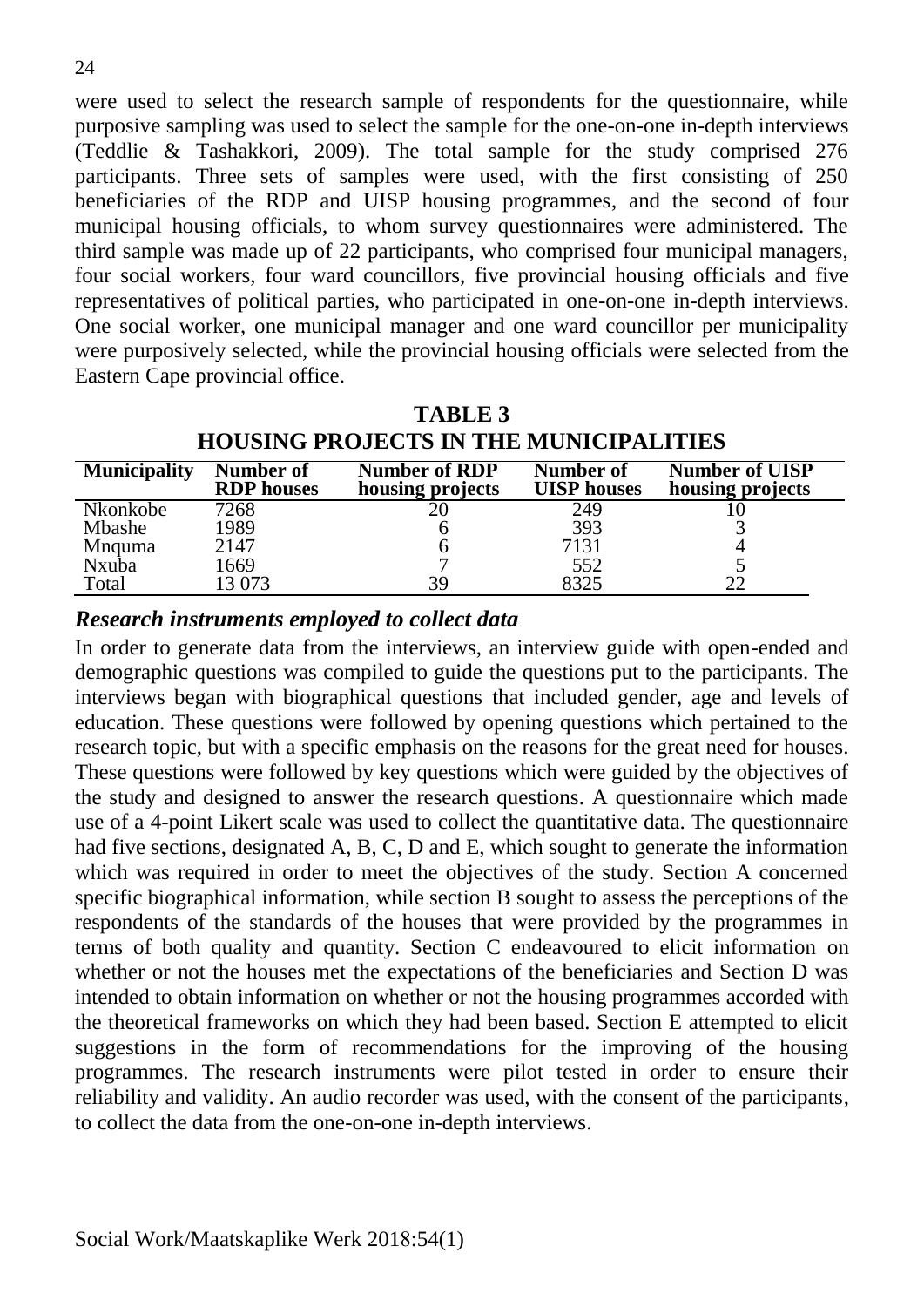## **Analysis of the data**

The quantitative data were analysed through the use of the Statistical Package for Social Sciences (SPSS). The process involved coding the questionnaires and capturing the data into Excel, before using the SPSS software to analyse the captured data. The qualitative data were analysed thematically (Creswell, 2014), by organising, re-arranging and ordering the data into themes, according to the perceptions, beliefs and opinions of the participants that emerged as a result of using thematic analysis.

#### **Ethical considerations**

The researchers obtained ethical clearance (REC-270710-028-RA, Level 01) from the University of Fort Hare to embark on this research study. All of the participants took part voluntarily in the study and their right to withdraw from it at any time which they deemed appropriate was explained to them and respected at all times. All of the participants fully understood the nature of the study and their participation in it, and they completed informed consent forms in writing to confirm their willingness to participate. All of the identities of the participants were kept private in order to preserve their anonymity, and their perceptions, beliefs and opinions were treated as strictly confidential in order to ensure and maintain their privacy, despite the fact that an audio recorder had been used to record all of the interviews.

## **RESULTS**

The quantitative and qualitative results will be presented simultaneously in order to ensure a logical flow of the perceptions of the various different professional stakeholders and those of the beneficiaries of the housing programmes. Although the quantitative results will be presented first, they will be presented in relation to the various different themes which emerged during the in-depth interviews and followed by the qualitative results to indicate whether they are either complementary or different. This section will provide all of the results which were generated by the study, beginning with the biographical information that was provided by the respondents in the questionnaire and followed by the different themes which were identified during the course of analysing the qualitative findings, which will be supported by the quantitative results.

## **Biographical information of participants**

It was found that 55.6% of the respondents to the questionnaires were females and 44.4% were males (N=250). Blacks represented a significant racial majority of 72.8%, while coloureds accounted for 27.2% (N=250). No whites or Indians were found to be occupying these houses. With respect to marital status, a majority of 51% were single and a small minority of 3% were cohabiting. Those who were married amounted to 17% of the sample, widows 11%, widowers 6%, those who were separated 4% and those who were divorced 8% (N=250). In terms of employment status, it was found that 49.2% were unemployed, while the smallest group of 0.8% of the sample consisted of those who had retired. Those who were employed constituted 15.6%, while casual labourers made up 12.8%. Those who were recipients of social grants comprised 16%, those who were self-employed constituted 4% and those who were students made up 1.6% (N=250).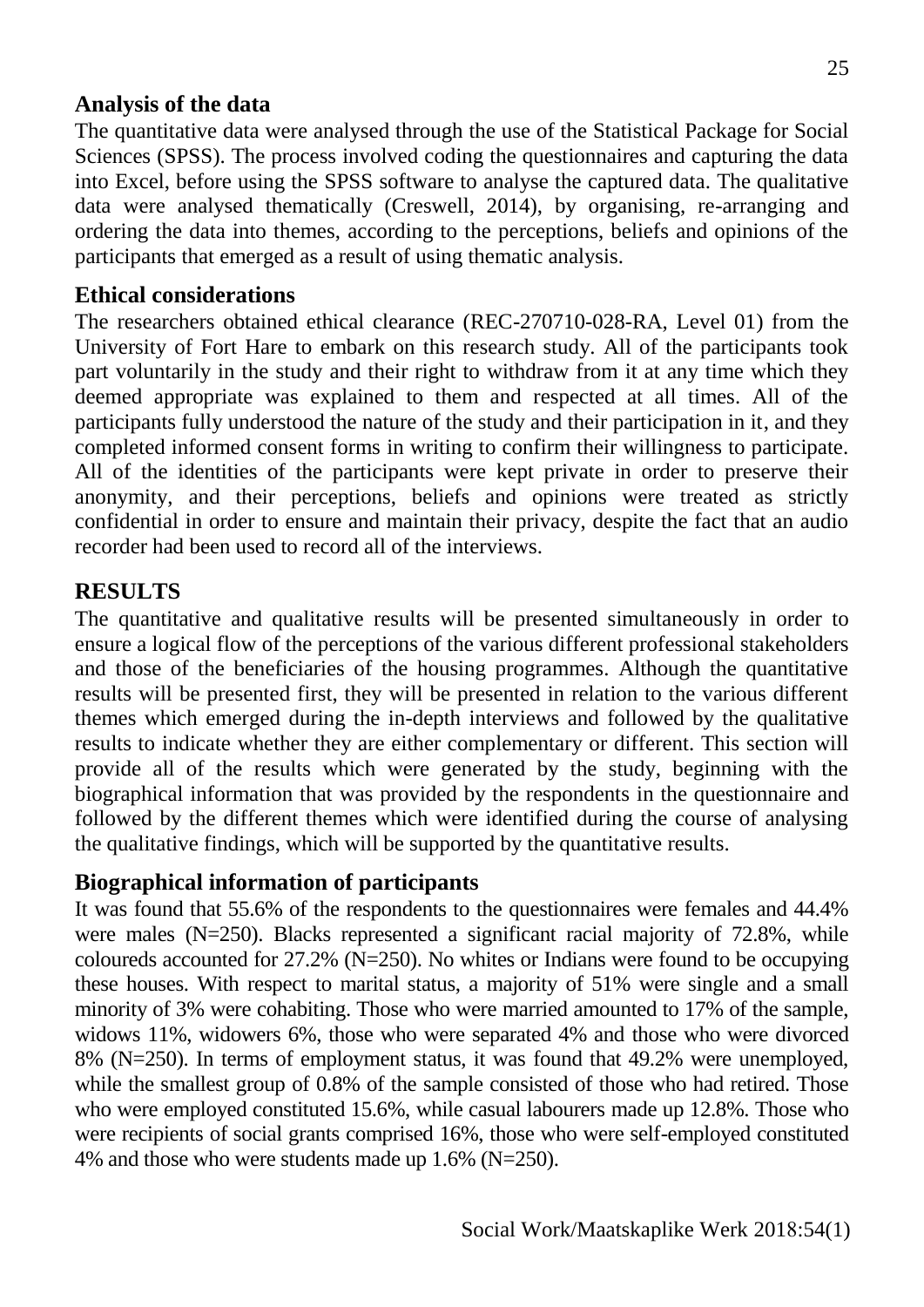**Evaluations of the respondents of the quality of the components of their houses** 

The information collected from the questionnaires on the perceptions of the respondents of the quality of the individual components of their houses is presented in Table 4.

| <b>QUALITY OF COMPONENTS OF THE RDP AND UISP HOUSES</b> |                  |                   |  |
|---------------------------------------------------------|------------------|-------------------|--|
| <b>Roofing</b>                                          | <b>Frequency</b> | <b>Percentage</b> |  |
| Fair                                                    | 22               | 8.8               |  |
| Poor                                                    | 228              | 91.2              |  |
| <b>Total</b>                                            | 250              | 100.0             |  |
| <b>Windows</b>                                          | <b>Frequency</b> | <b>Percentage</b> |  |
| Fair                                                    | 17               | 6.8               |  |
| Poor                                                    | 233              | 93.2              |  |
| <b>Total</b>                                            | 250              | 100.0             |  |
| <b>Doors</b>                                            | <b>Frequency</b> | <b>Percentage</b> |  |
| Fair                                                    | 16               | 6.4               |  |
| Poor                                                    | 234              | 93.6              |  |
| <b>Total</b>                                            | 250              | 100.0             |  |
| <b>Walls</b>                                            | Frequency        | Percentage        |  |
| Fair                                                    | 20               | 6.4               |  |
| Poor                                                    | 230              | 93.6              |  |
| <b>Total</b>                                            | 250              | 100.0             |  |
| <b>Floors</b>                                           | <b>Frequency</b> | <b>Percentage</b> |  |
| Fair                                                    | 16               | 6.4               |  |
| Poor                                                    | 234              | 93.6              |  |
| <b>Total</b>                                            | 250              | 100.0             |  |

**TABLE 4** 

A very significant majority of 91.2% of the respondents rated the quality of the windows in their UISP and RDP houses as poor, while none rated it as being good. Of the participants who took part in the one-on-one in-depth interviews, most confirmed that they were dissatisfied with the poor quality of the windows, which, in most cases, exposed the residents to the risk of hazards such as burglary and theft. Excerpts from the responses of the participants in the interviews pertaining to this problem are provided below.

"*We are not happy with the windows of these RDP and UISP houses. Some break easily and some do not close and this is very risky for the beneficiaries of these houses. What if thieves break in or what if they contract diseases?*" (Municipal manager)

"*I visited some of the houses and noticed that most residents use wire and paper to hold the windows together. I think it also affects the human orientation of these programmes.*" (Ward councillor)

These findings show, that although the gesture of providing houses has been made through these housing programmes, the quality of the materials used to make the windows and the quality of the work to install them, fatally undermines the intentions of the policies, which had been formulated in order to implement the programmes. The perceptions which the excerpts reflect demonstrate quite clearly that the quality of the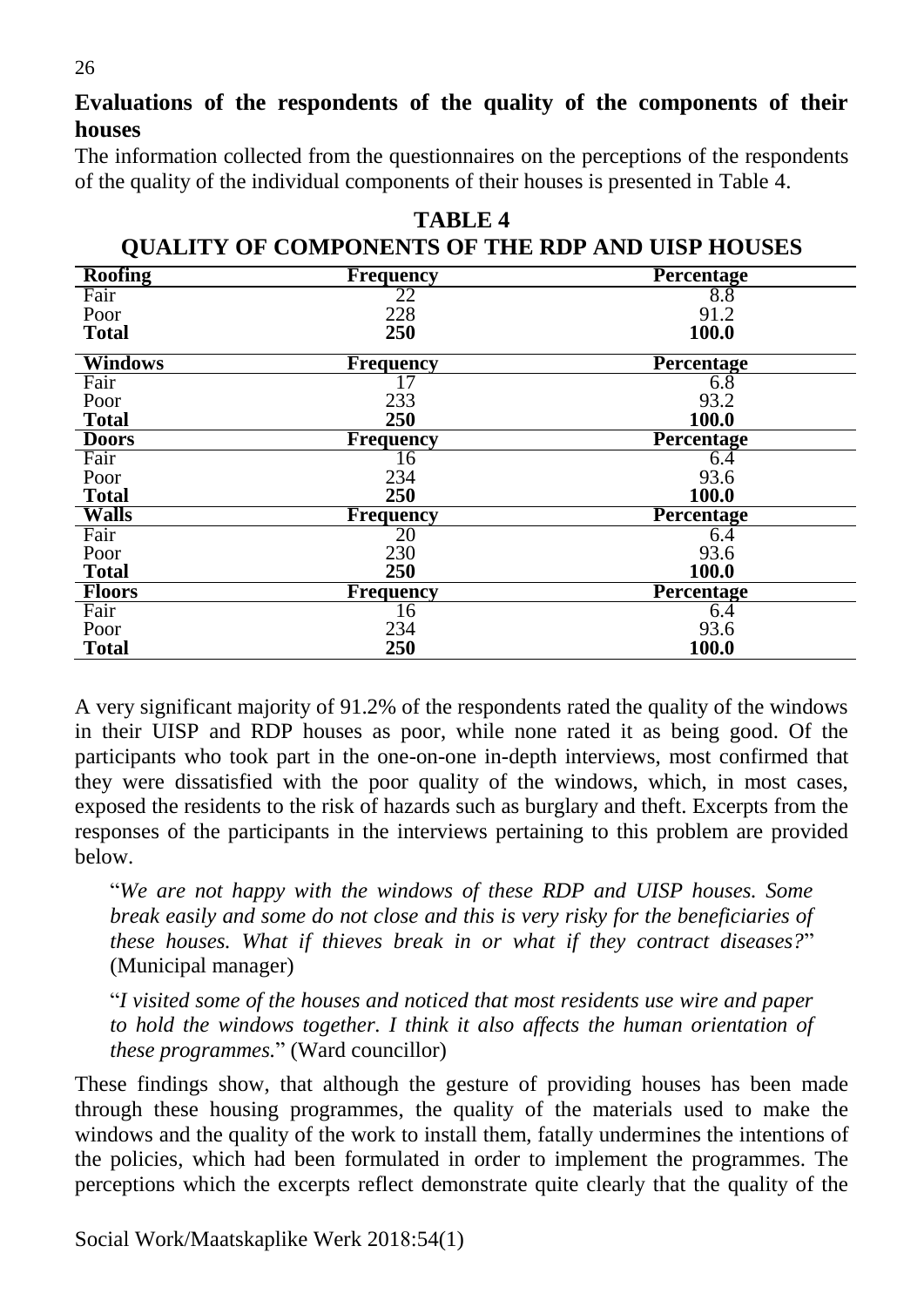windows leaves much to be desired, which is a direct result of the so-called low-cost housing, which results in the building of houses which are not fit for human habitation. The fact that some of the windows are broken and some do not close properly will inevitably result in stress, anxiety and insecurity and, also, in exposure to crimes such as burglary and undesirable incursions by insects.

# **LEAKING AND COLLAPSING ROOFS**

As can be seen in Table 3, an equally significant majority of 91.2% maintained that the roofs of their RDP and UISP houses were of poor quality, while 8.8% rated their quality as being fair. Once again, none rated it as being good. These findings were corroborated by the sentiments which were expressed in the interviews. Representative excerpts are provided below.

"*Some of the houses have stones on top of them to keep the roofs from falling down and may injure or kill if they fall on a person, while some roofs are leaking, allowing different things to fall into the houses.*" (Political party representative)

"*Roofs can collapse at any time and some are already collapsing. We do have a lot of roofs that need to be repaired. Unfortunately, some of the residents are needy and may not be able to improvise on their own.*" (Provincial housing official"

Both the qualitative and the quantitative findings support the contention that the quality of the roofs of the houses is unacceptably poor. As was explained by the interviewees, many of the roofs of the houses are in a very bad condition. Although the residents also have a duty to try to resolve their problems themselves, their financial circumstances preclude them from taking all but the most rudimentary and often dangerous measures to stop their houses from becoming completely uninhabitable. Although the government officials who were interviewed acknowledged that they need to take action on behalf of the recipients of the poorly constructed houses, the problems need to be resolved practically and quickly.

## **Weak and defective doors**

Table 3 shows 93.6% of the respondents believed that the doors of their houses were of poor quality, while 6.4% rated their quality as fair. The findings from the interviews confirmed that the materials which had been used to make the doors were proving to be weak and defective. The following two excerpts serve as evidence of this perception among the interviewees.

"*We have had instances of break-ins and our concern is mostly regarding the sexual abuse of women and children, because it has been happening here. This should send a critical message to the housing authorities about the need to improve these weak and defective doors, because they are a contributing factor to this problem.*" (Social worker)

"*It is very true that most of the houses have weak and wrong doors due to the way the implementation took place.*" (Ward councillor)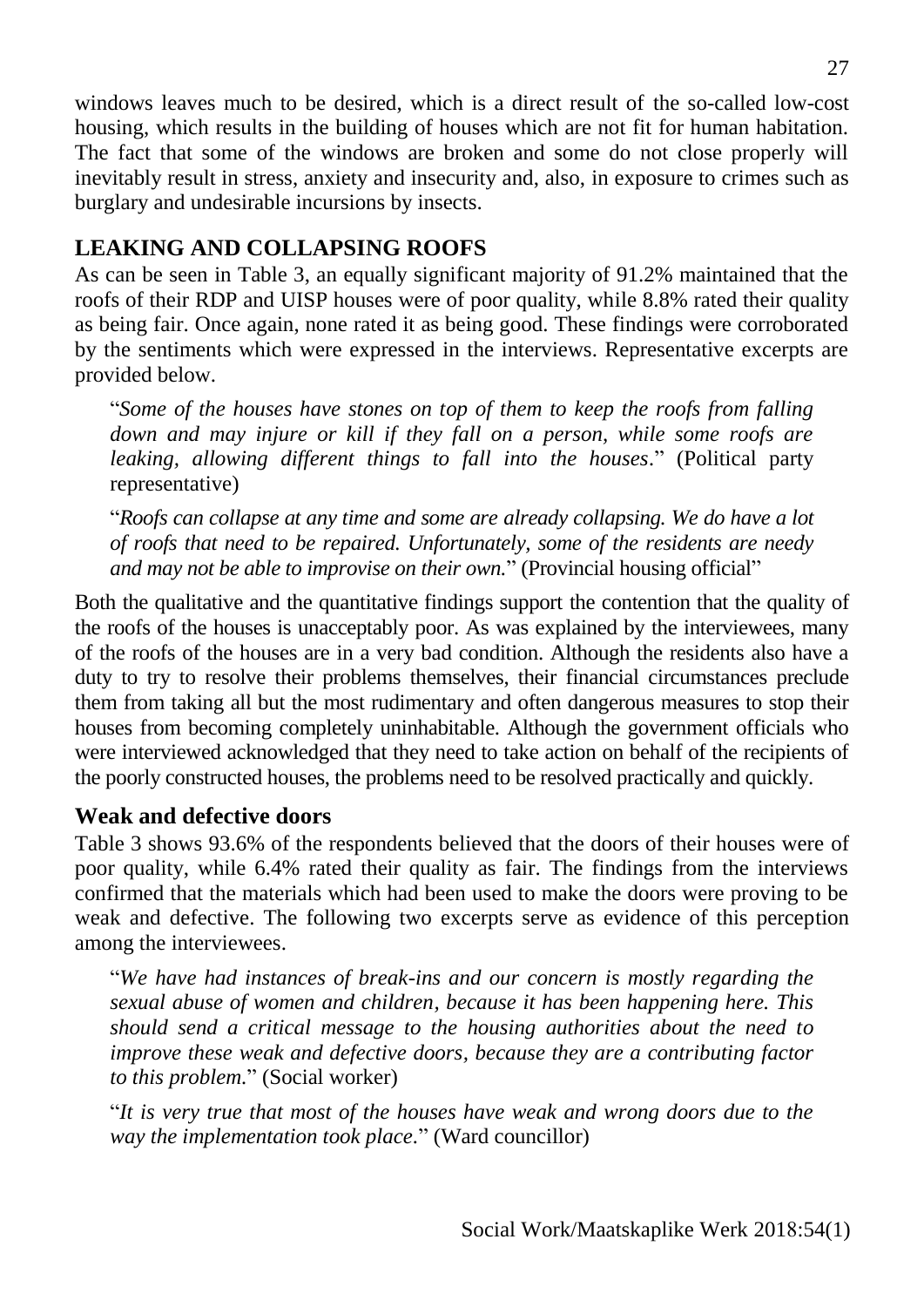Other stakeholders who were interviewed confirmed and emphasised the problems which the poor quality of the doors had created and the risks this entailed for the recipients of the houses.

#### **Weak, cracking and collapsing walls**

Similar findings were generated concerning the quality of the walls of the houses, with 93.6% of the respondents rating it as poor and 6.4% as fair. The qualitative findings corroborated the quantitative ones and it was explained that the walls were not suitable and poorly erected. The interviewees maintained that most of the houses had walls which were cracking and so weak that the residents suffered during cold weather, particularly during the coldest months of winter. The following excerpts from the interviews provide eloquent testimony to this finding.

"*I am so dismayed with the walls of those houses. Some of the residents are suffering from cold, especially during winter, because those walls permit a lot of wind through them.*" (Municipal housing official)

"*The walls are very poor. We receive complaints that some of them are cracking. As a result, the danger of diseases is much more likely.*" (Provincial housing official)

It is quite evident that for one or more reasons, acceptable standards for constructing the walls of the houses are not being met. The materials which are used to construct the walls may be of questionable quality, those who are tasked with constructing them may not be sufficiently well trained, or the problems may result from a combination of both of these factors. The perception that the quality of the walls was inadequate was shared by both the stakeholders who were interviewed as well as the recipients of the houses. The fact that the walls are not able to provide adequate cover and protect the residents from rain and wind poses immense health hazards, as living in these conditions exposes them to contracting lung infections and other debilitating ailments.

#### **Weak and cracking floors**

Table 3 shows that 93.6% of the respondents believed that the floors of their houses were of poor quality. Although 6.4% rated the quality as fair, none believed that the quality was good. The possibility that a small minority could have refrained from giving an outright rating of poor could have resulted from a fear of having their houses taken away from them cannot be completely discounted. All of the participants in the interviews expressed dissatisfaction with the quality of the floors, as the following excerpts will readily attest:

"*What is frustrating is that people are given houses that have floors that are cracking, which can hurt the occupants. The cracking problem is primarily attributed to the poor strength of the floors. You wonder whether the constructors also contributed to this, besides the government.*" (Political party representative)

"*We, as social workers, are concerned with the wellbeing of the citizens and the fact that they also mentioned the cracked condition of the floors to us is a matter*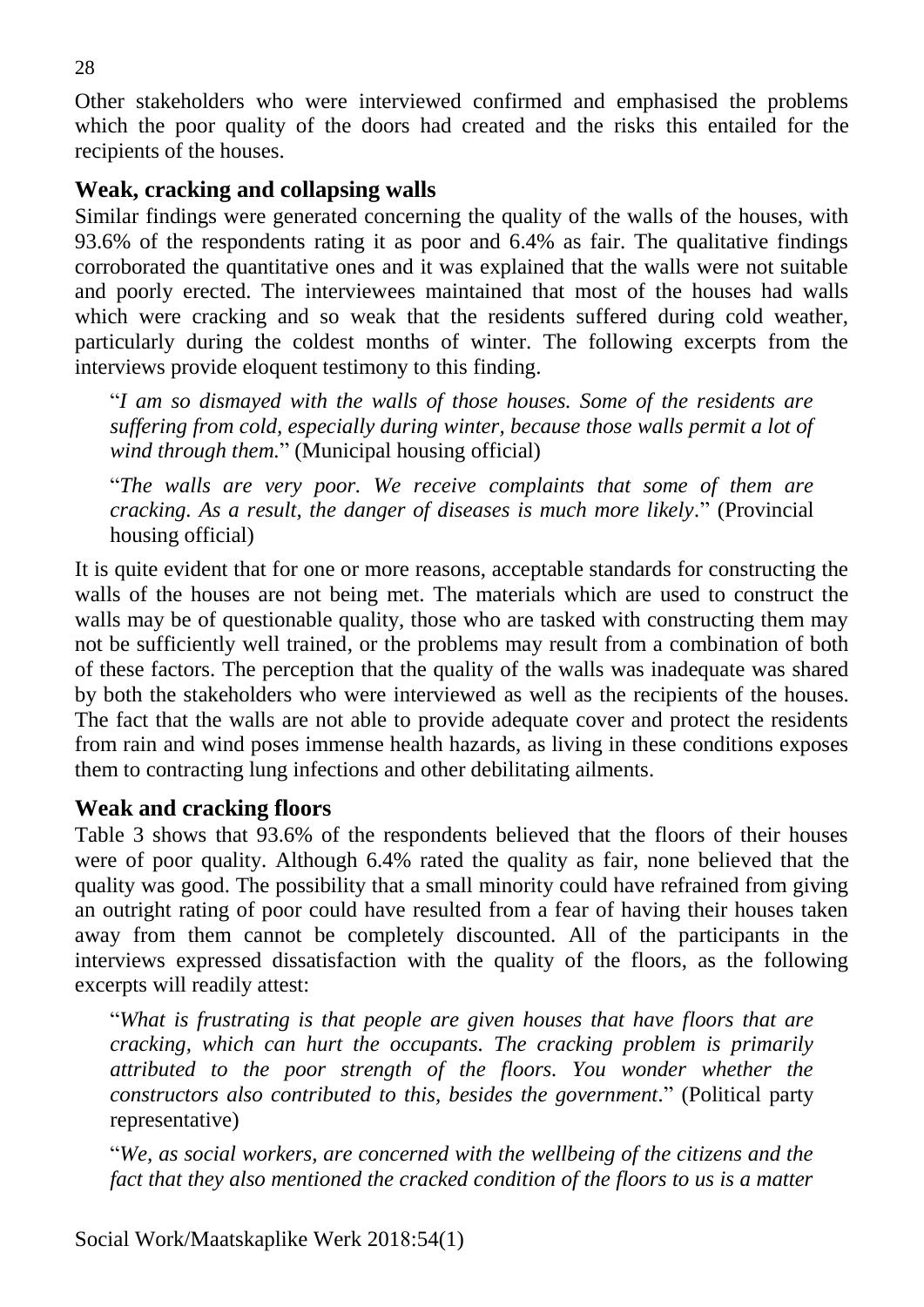*of concern, as we know that this also affects their children and may lead to poor health.*" (Social worker)

The poor quality of these houses is an affront to the dignity of those whose lives they had been intended to improve. The dignity of people is always associated with the quality of their housing, even if it has a low market value, but when their houses are not built in a manner which makes them sustainable, their wellbeing will inevitably be adversely affected (Govender, Barnes & Pieper, 2011). In the case of the poor flooring in the RDP and UISP houses, it was found that in some cases the residents had been obliged to wear strong shoes while they were in their houses in order to avoid being hurt or injured by the cracks in the floors.

#### **Size, spacing and number of rooms in the houses**

As is shown in Table 5, only 1.2% of the respondents indicated that they lived in houses which had more than two rooms, while 11.6% indicated that they lived in two-roomed houses, and a majority of 87.2% that they had one-roomed houses. In the same table it can be seen that only 0.4% of the respondents felt that their houses were large, while 10.4% felt that they were small and a very significant majority of 89.2% believed that the houses were very small. None felt that the houses were adequate, while 8.4% maintained that they were inadequate and 91.6% that they were very inadequate. The following excerpts from the interviews support these perceptions.

"*These houses are of very small size and complicate the lives of families staying with their children or other relatives in the same houses. There is no privacy and no confidentiality and this is a serious problem.*" (Social worker)

"*These houses are too small and we do not know what will happen if this is not addressed. Already some people are using shacks for their families too, because they cannot all stay in a one-roomed house.*" (Ward councillor)

| <b>Number of rooms</b>   | <b>Frequency</b> | <b>Percentage</b> |
|--------------------------|------------------|-------------------|
| One                      | 218              | 87.2              |
| Two                      | 29               | 11.6              |
| More than 2              |                  | 1.2               |
| <b>Total</b>             | 250              | 100.0             |
| <b>Spacing of houses</b> | <b>Frequency</b> | Percentage        |
| Inadequate               | 21               | 8.4               |
| Very inadequate          | 229              | 91.6              |
| <b>Total</b>             | 250              | 100.0             |
| <b>Size of the house</b> | <b>Frequency</b> | <b>Percentage</b> |
| Large                    |                  |                   |
| Small                    | 26               | 10.4              |
| Very small               | 223              | 89.2              |
| <b>Total</b>             | 250              | 100.0             |

## **TABLE 5 NUMBERS OF ROOMS AND PERCEPTIONS OF THE SPACING AND SIZE OF HOUSES**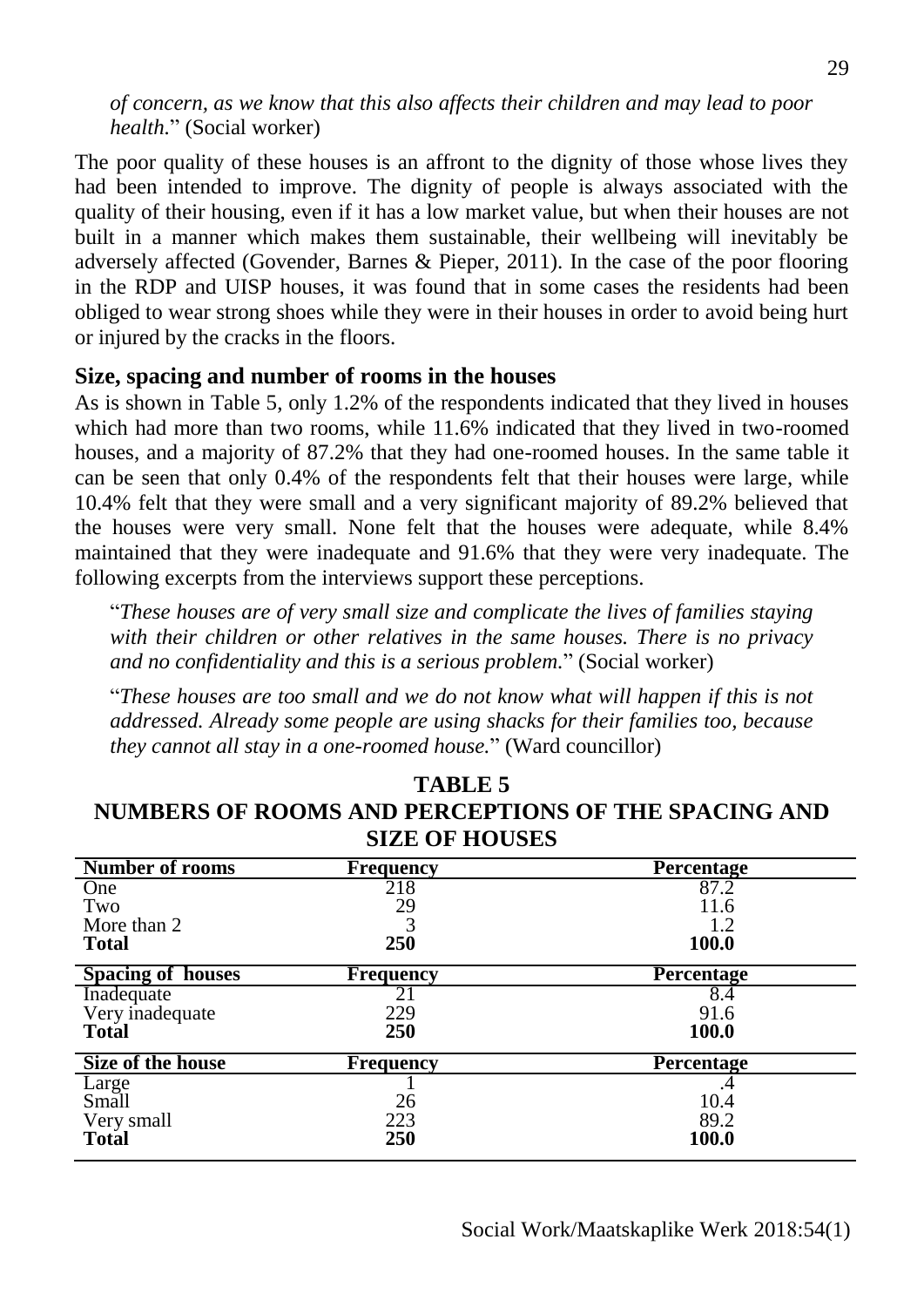The findings confirm that the houses are small, inadequate and in many cases consist of only a single room. The fact that these perceptions were shared by both the recipients of the houses and by representatives of organisations which purport to attend to their wellbeing confirms conclusively that the housing programmes have failed those whose living conditions they had been intended to improve. However, it has also been suggested that those residents who had not been eligible for being allocated these houses and had obtained them by other means may not be likely to share the assessments of those who had received them through the official channels. A grave concern which was raised by one of the social workers was the fact that the residents lacked privacy, which could encourage children to roam and play in the streets and other places in which they were vulnerable to abuse.

#### **DISCUSSION**

Although South Africa may be commended for initiating programmes such as the RDP and the UISP, Black Economic Empowerment, youth empowerment programmes and social grants, the success of these programmes has been questionable (Mitlin & Mogaladi, 2013). It was established in this study that unemployment is very widely prevalent among the needy and vulnerable people whom the housing programmes are intended to benefit. Although the country has great potential to overcome unemployment and to promote economic growth and development, those who implement the housing programmes need to consider how people will survive in living conditions such as these in order to avoid creating another social problem while endeavouring to overcome an existing one.

The social developmental approach holds that apart from social security and other forms of aid, social support should be sufficiently holistic to develop human capital in a manner which will also benefit the economic and social environment (Patel, 2015). A significant problem which has been identified is the inability to reconcile these programmes with the actual needs of their intended beneficiaries. This is a crucial concern which has been largely ignored and the incorrect assumptions which have riddled these programmes have resulted in the further impoverishment of the needy (Peters, 2013). An adequate reconciliation of the programmes with the needs of the most needy and vulnerable segments of South African society would improve their standing in an uncertain economic environment, which is accompanied by low confidence among investors. A catalyst for boosting confidence among investors develops from the relationship between socio-economic policies or programmes and their ability to transform the livelihoods of the needy and vulnerable (Peters, 2013). In addition, although the informal sector has shown credible signs of enabling people to survive in South Africa, the problems which impede the development of the sector pertain to abuses and undesirable practices which result from a lack of adequate oversight on the part of the state. Appropriate oversight by the state is a precondition whose importance cannot be over-emphasised if informal trade is to be promoted and enabled to thrive in these segments of society (Rodgerson, 2016).

The main findings of this study revealed very low-quality houses with substandard windows, doors, roofs and floors. These findings have been widely confirmed by the residents of houses in other RDP housing programmes throughout the country. The relevant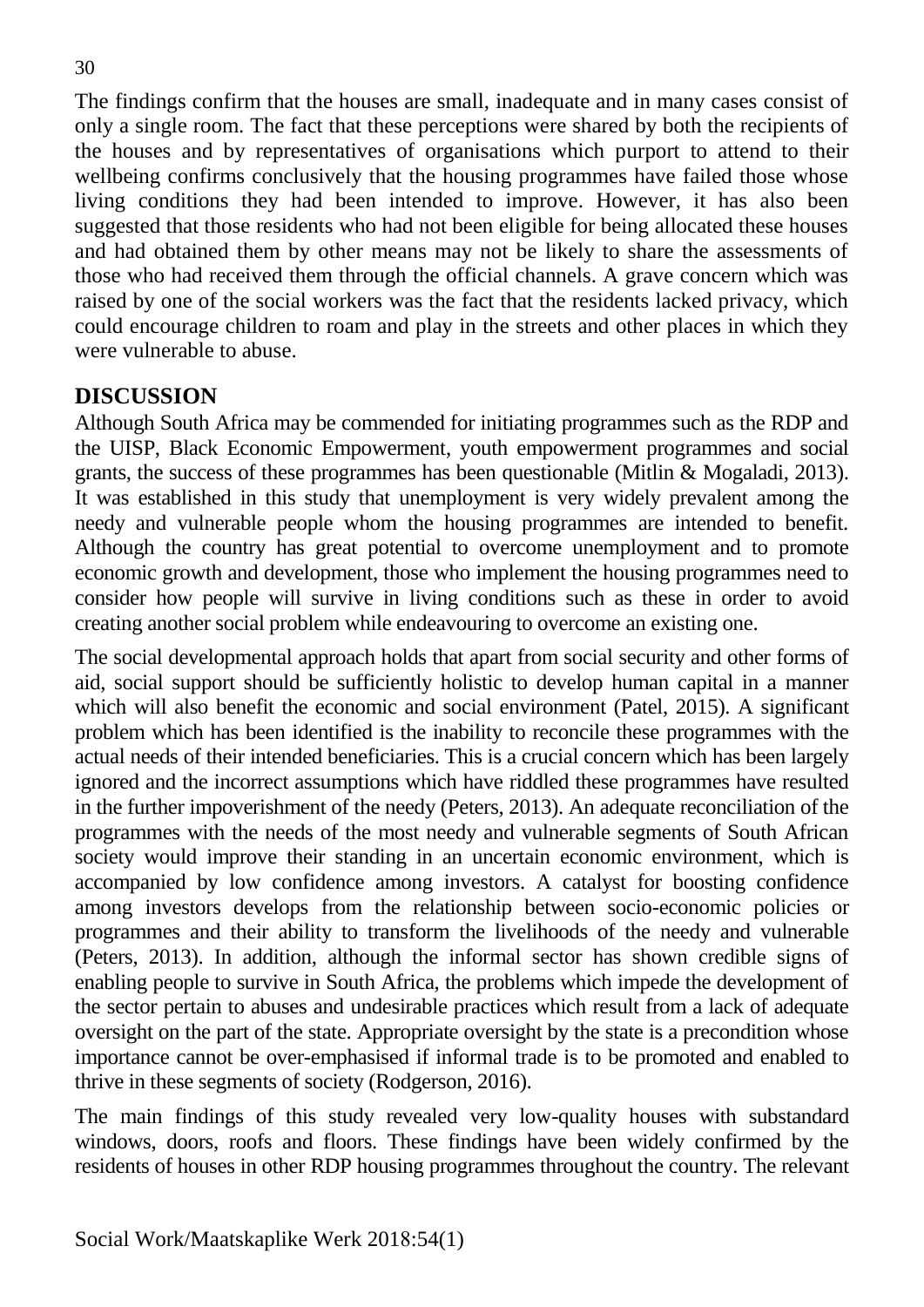literature has identified the risks and vulnerabilities that are associated with houses which are of such low quality, including burglary and theft, the contracting of diseases, a lack of privacy and other related problems (Nabudere, 2014; Govender, Barnes & Pieper, 2011). The descriptions which were provided by the interviewees of the state of the houses reveal the undignified circumstances to which the recipients of the houses have been subjected, which place them at the risk of losing their own sense of humanity, worth and dignity. Stigmatisation and discrimination are among the commonly displayed negative attitudes towards those who are obliged to live in these low-cost government houses, particularly in the urban areas, where there are wealthy neighbours. In the rural areas it is still often regarded as a privilege to live in and own a house which has been provided by the government. In addition, the fact that the low quality of the houses exposes their recipients to health risks effectively undermines and defeats the intention of the government to provide decent and adequate housing to its most needy citizens. Decent and adequate housing is intended to promote the health of people and not threaten it. Under the conditions revealed by this study, it may not be possible to improve the economic circumstances of the country's most needy and deserving citizens and to create socially viable communities.

As has been pointed out, the quality of housing is indicative of the economic environment in which people are obliged to live (Social Work Policy Institute, 2006). The quality of the houses which are provided by the housing programmes constitutes a significant factor in communities becoming run down and resulting in a wide range of socially undesirable consequences, such as widespread unemployment and rising levels of social ills such as drug abuse. Gray and Fook (2002) rightly maintain that social workers need to become more accountable and responsive to the various different contexts in which they provide their services to communities. It is for this reason that the researchers do not wish to lay blame, but rather to advocate for rebuilding of the houses in a manner which enables them to meet the actual housing needs of the targeted beneficiaries of the housing programmes. The fifth principle of the social developmental approach states that any programme which is implemented in the interests of the people should be rooted in human rights (Midgely, 1995; Patel, 2015: 82). Accordingly, advocacy and lobbying by social workers and other relevant bodies serves to remind the stakeholders who are tasked with the implementation of the housing projects of the human rights which stand to be violated if the quality of the houses is poor. In addition, the rights of the intended beneficiaries of the projects stand to be further infringed upon if problems result from the poor quality of houses. The third principle emphasises sustainability, social justice and human capabilities (Patel, 2015: 87). The poor quality of the materials which have been used to construct houses in the housing projects inevitably raises questions concerning both sustainability and the likely development of human capabilities under conditions such as these. The present impasse is likely to perpetuate the housing problems which continue to marginalise the most needy and vulnerable segments of the population indefinitely, unless a profoundly radical change of direction, which is informed by an absolute commitment to social justice, is embarked upon.

Low-quality houses automatically condemn their residents to living in poverty, as poverty does not only stem from a lack of income, but it is also based on determinants of wellbeing,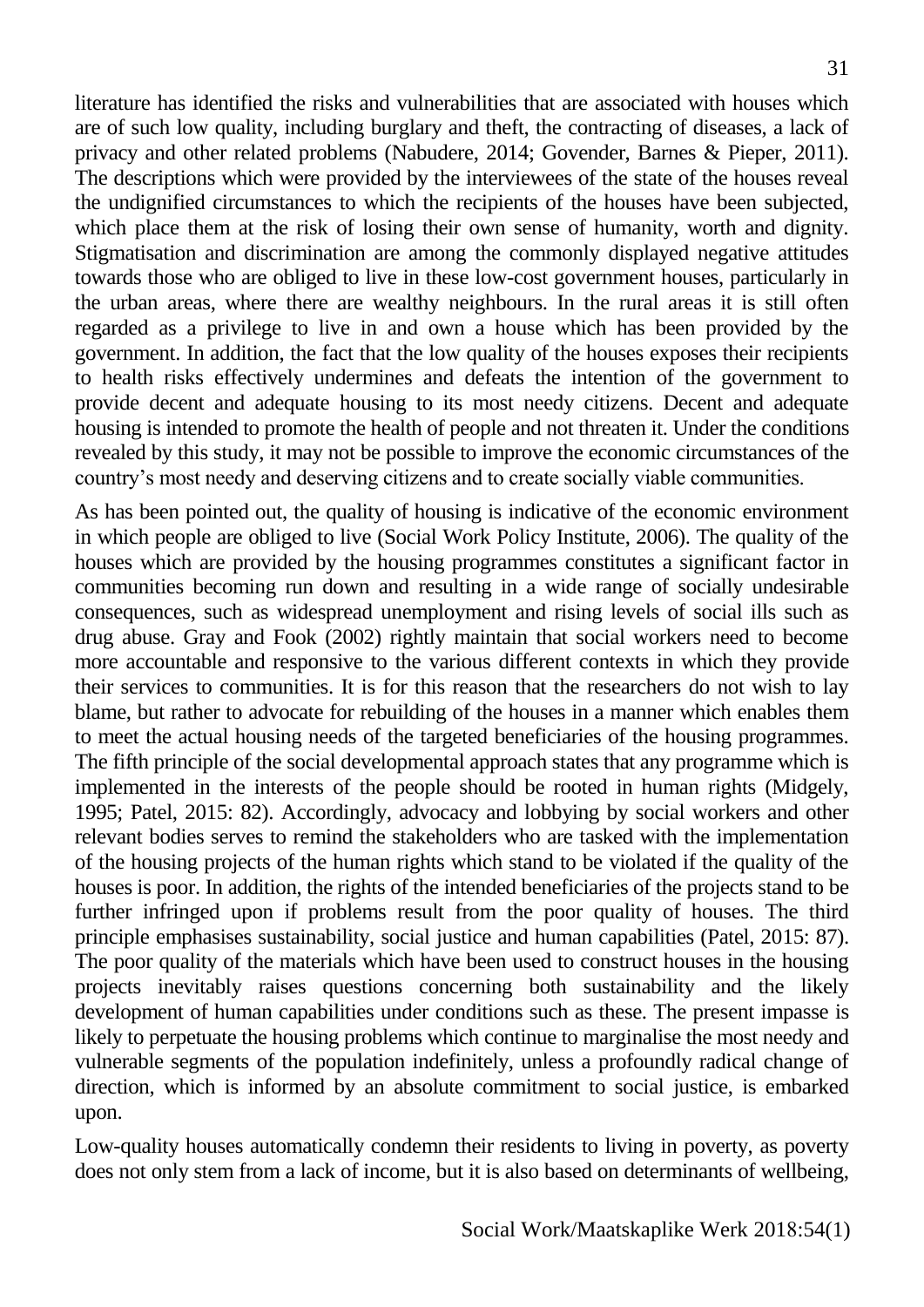of which the quality of housing is a very significant one (Peters, 2013). Consequently, it may be concluded that the nature and the ambit of the housing programmes are questionable at present, in the light of their ostensible intention to provide housing which is both adequate and of sufficient quality to the needy. The low quality of the houses reveals that there is no harmonisation of economic growth with social development and that there is also a lack of a partnership between the beneficiaries and the other stakeholders, which signifies that two of the five principles of the social developmental approach are being ignored or neglected at present (Patel, 2015). It is the considered opinion of the researchers that the present implementation of the housing programmes does not take into account the need to help the beneficiaries to develop a feeling of self-worth, dignity, self-sufficiency and pride in their citizenship. In addition, the social developmental approach insists that the houses which are provided are sustainable, which is not the case with the houses which are being constructed and delivered to the beneficiaries of the programmes at present. While it needs to be acknowledged that the intentions of the government are laudable, it has been established quite conclusively that corrupt officials, who are tasked with overseeing the implementation of the projects, connive with contractors to construct substandard houses for needy people (Ngoepe, 2015; Makatile, 2015). Consequently, the eagerly anticipated eventual redressing of the discriminatory living conditions to which the majority of South Africans had been subjected through the provision of decent and adequate housing has become a counter-productive exercise. The quality of the houses which have been provided fails to satisfy the benchmarks which have been set by the United Nations, which insist upon houses which ensure that the people who live in them do so in safety and in healthy conditions (UN Habitat, 2009).

As it has been noted, most of the houses had either only one or two rooms, while the spacing between them was small and inadequate. The small size of these houses has attracted criticism of the government and resulted in great dissatisfaction among many of the beneficiaries of the programmes (Aigbavboa & Thwala, 2011; Nabudere, 2013; Faulkner, 2015). Patel (2009) explains that the social developmental approach is rooted in the rights approach, which constitutionally guarantees social development and provides a benchmark to measure the achievements of social development programmes. From this perspective, it may be maintained that the rhetoric of the government with respect to the provision of housing and the meeting of housing needs is bereft of the actual possibility of realising the human right to adequate housing, as the grim reality of sub-standard smallsized houses belies the government's commitment to social justice. At present the houses deny their recipients the basic right to privacy, particularly with respect to adult sexual relations. The conditions in which the recipients are required to live inevitably threaten marital relationships and the healthy family relationships which should flow from them. The fourth principle of the social developmental approach stipulates that there is a need to create an enabling environment which empowers people (Midgely, 1995; Patel, 2015: 82). In the context of this study, the principle requires the beneficiaries and other stakeholders to be given the right to participate actively in the projects and to decide upon the form which they should take in order to meet their specific needs. As the small sizes of the houses did not accord with the desires of the beneficiaries, it is abundantly evident that the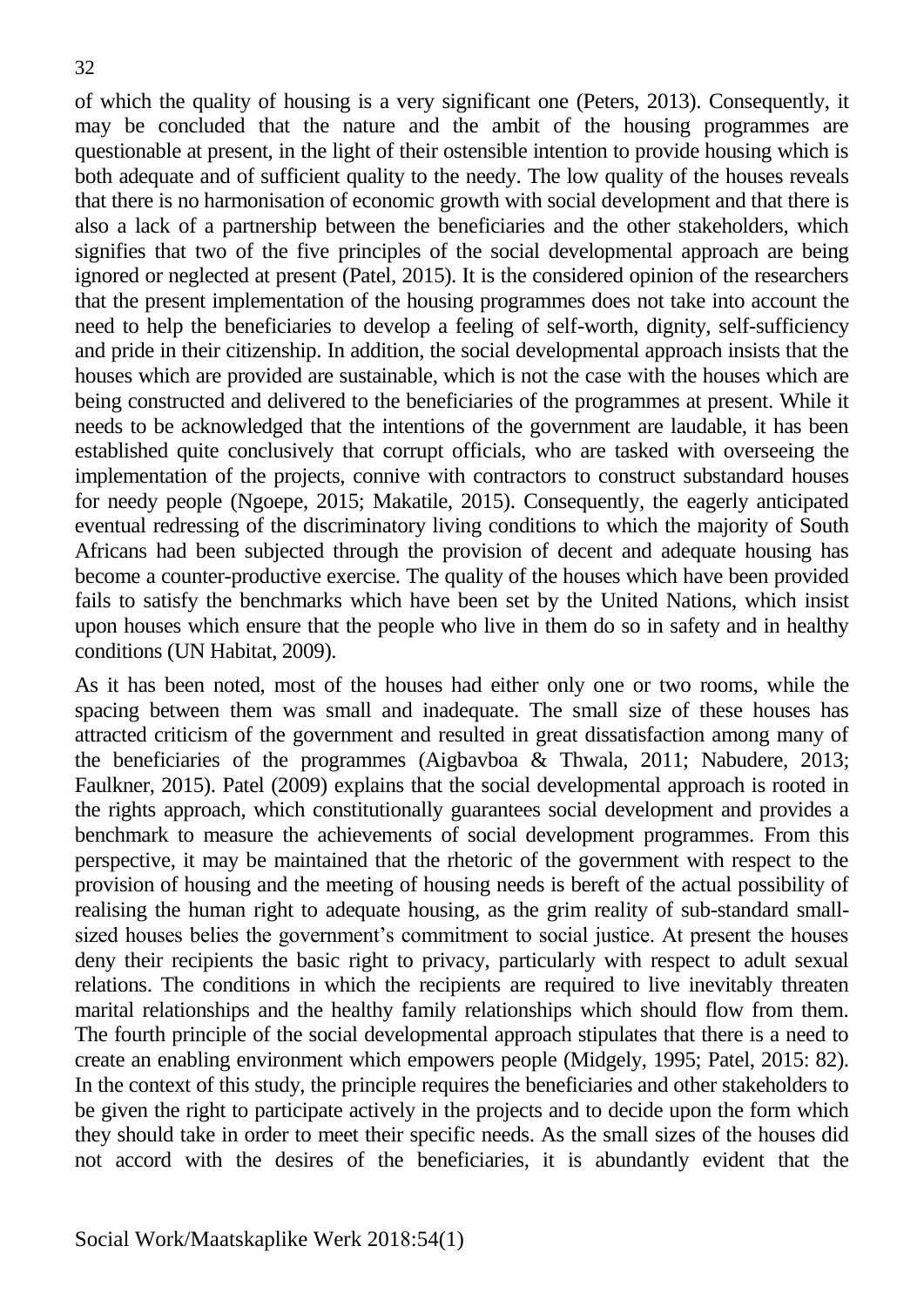implementation of the housing programmes was carried out without consulting the intended beneficiaries. The defective quality of the houses indicates that the principle was not applied in the implementation of the housing programmes and possibly not even known. Both the findings of this study as well as the foundational principles of the social developmental approach, to which a great deal of lip service is paid in post-apartheid South Africa, make it imperative for future housing projects to ensure that their intended beneficiaries are sufficiently empowered to participate actively in them and to play a significant role in decision-making processes.

In addition, the nature and the quality of the houses also encourage the uncontrolled roaming of children in the streets, as there is no place to find comfort and entertainment in their homes. The fact that the members of the families who live in these houses are obliged to live in such close proximity to one another could explain the many attachments which are added to many of them. While some residents actually personally make use of the attachments, some are obliged to rent them out in order to earn an income. The principles of social development as they are propounded by Midgley (2015), which include the harmonisation of economic growth with social development, partnerships between different stakeholders, sustainability and human rights, appear not to have been applied in the implementation of housing programmes in South Africa. As an example, the principle which requires the programmes to be rooted in human rights (Midgely, 1995; Patel, 2015: 82) implies that rights pertaining to having access to decent housing are not to be viewed in isolation as merely involving housing rights, but also with respect to other basic human rights, such as those which guarantee the welfare and protection of children and their right to primary and secondary education.

#### **CONCLUSION**

The quality and the quantity of the housing which the government has provided for the poor in the Amathole District in the province of the Eastern Cape in South Africa is a matter of national concern. Inadequate space and poor-quality houses have extremely adverse implications for the health, the self-esteem, the sense of identity and belonging, the participation in citizenship and the economic development of the beneficiaries. The failure to meet housing needs adequately may be diagnosed as a moral failure to uphold the principles of the social developmental approach. The unsatisfactory implementation of the programmes is particularly evident from the lack of involvement of other actors in the processes, which ultimately results in the failure of the projects to meet the needs of their intended beneficiaries. The lack of the active participation in the projects by their targeted beneficiaries may have contributed significantly towards the proliferation of substandard houses which people are occupying in the name of housing which is provided by the government. It is of crucial importance that priority should be given to granting access to adequate housing that is of sufficiently high quality by both local governments and the national government. Regional and international organisations need to continue to exert pressure on national governments to adhere to the guidelines which are prescribed by UN Habitat. Further research which also includes interviews with the recipients of the houses provided by the housing programmes is recommended, as this study obtained information from the beneficiaries through the administration of questionnaires only. The clearly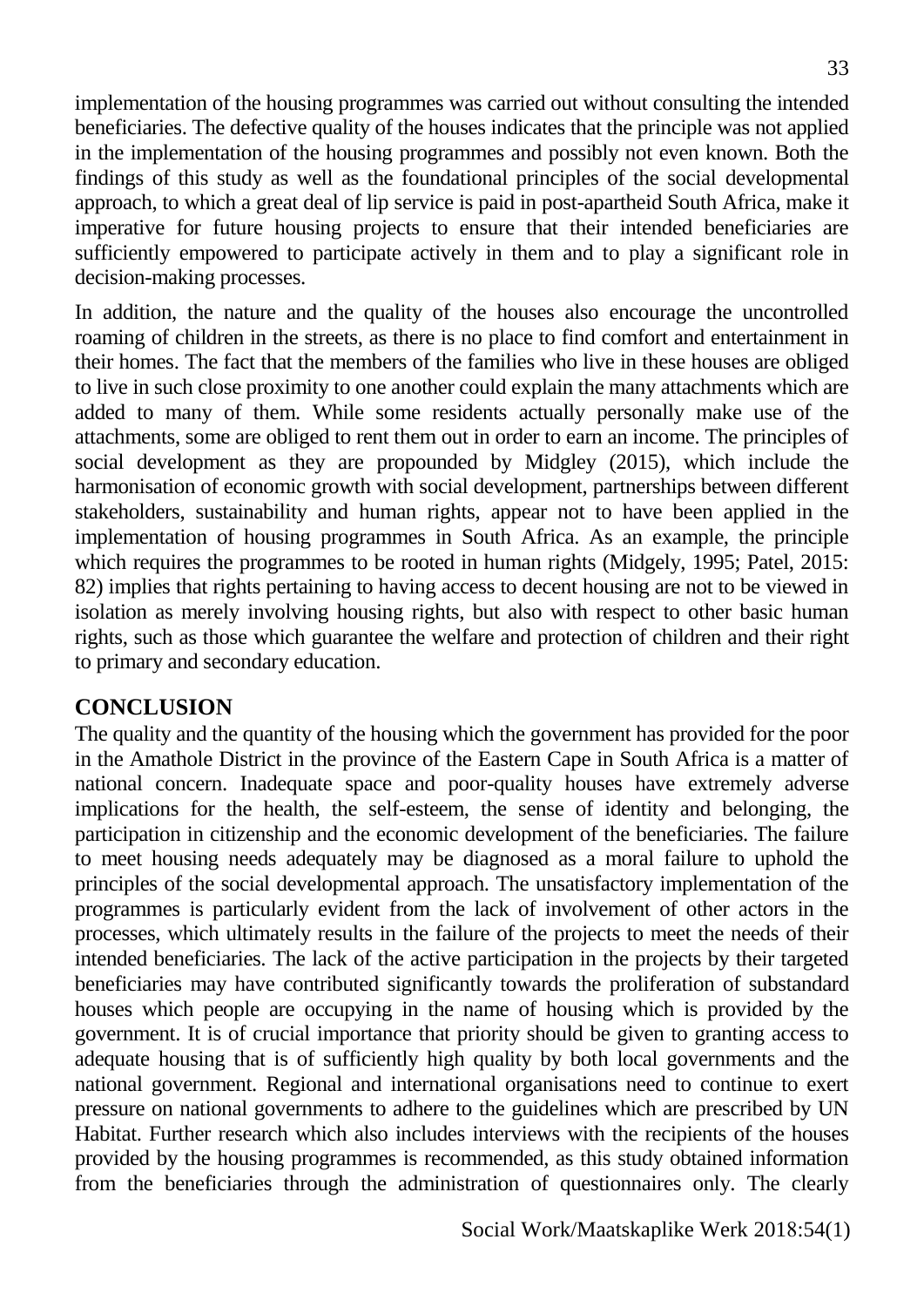articulated perceptions and experiences of the beneficiaries could greatly expand the existing body of knowledge pertaining to the realities with which they are required to cope.

## **Acknowledgements**

Special thanks go to all who participated in the study, who shall continue to remain anonymous. Special thanks also go to all of the research assistants who participated in the collection and interpretation of the data. In addition, the researchers wish to acknowledge the work of the language editor, Mr David Masters, and the reviewers of this paper, without whose genuine scrutiny and criticism this paper would not have been published. Finally, the funding which was obtained from the GMRDC at the University of Fort Hare should not go unacknowledged: we say thank you very much.

## **REFERENCES**

AIGBAVBOA, C. & THWALA, W.D. 2011. Housing Experience of South African Low-Income Beneficiaries. **The Built & Human Environmental Review***,* (4)1-13.

BABBIE, E.R. 2010. **The practice of social research**. (12<sup>th</sup> ed.). Wadsworth Cengage: Belmont California.

CRESWELL, J.W. 2014. **Research Design: Qualitative, Quantitative and Mixed Methods Approaches.** (4<sup>th</sup> ed.). United States of America: Sage Publications.

DEPARTMENT OF SOCIAL DEVELOPMENT [DOSD] 2013. **Framework for social welfare services.** Pretoria: Republic of South Africa.

DLAMINI, T-L. & SEWPAUL, V. 2015. Rhetoric versus reality in social work practice: political, neoliberal and new managerial influences. **Social Work/Maatskaplike Werk**. 50(4):467-481.

DE VOS, A.S. 2005. Scientific Theory and Professional **In:** DE VOS, A.S., STRYDOM, H., FOUCHE, C.B. & DELPORT, C.S.L (eds) (3rd ed.). **Research at Grassroots for the social sciences and human service professions**. Pretoria: Van Schaik Publishers.

FAULKNER, C. 2015. Women's experiences of principalship in two South African high schools in multiply deprived rural areas: A life history approach. **Educational Management Administration & Leadership**, 43(3):418-432.

FLICK, U. 2006. **An introduction to qualitative research**. Sage Publications: London.

GOVENDER, T., BARNES, J.M. & PIEPER. C.H. 2011. The impact of densification by means of informal shacks in the backyards of low-cost houses on the environment and service delivery in Cape Town, South Africa. **Environ Health Insights,** 5:23-52.

GOVENDER, T., BARNES, J.M. & PIEPER, C.H. 2011. Contribution of water pollution from inadequate sanitation and housing quality to diarrheal disease in low-cost housing settlements of Cape Town, South Africa. **American Journal of Public Health**, 101 (7): $e5 - e9$ .

GRAY, M. & FOOK, J. 2002. Issues in defining "universal social work": comparing social work in South Africa and Australia. **Social Work/Maatskaplike Werk**, 38(4):363–376.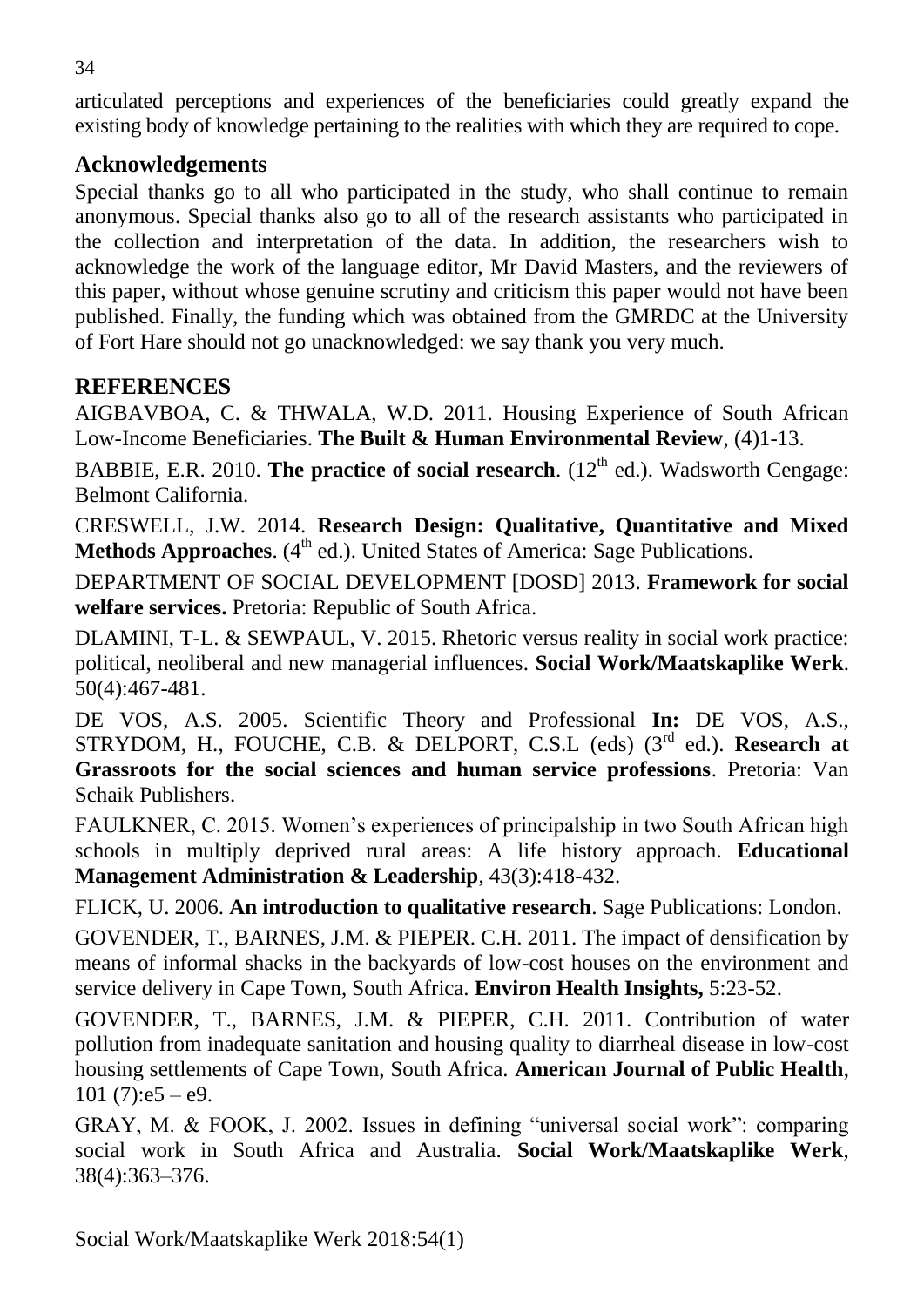MAFUKIDZE, J. & HOOSEN, F. 2009. Housing shortages in South Africa: A discussion of the after effects of community participation in housing provision in Diepkloof. **Urban Forum**, 20: 379-396.

MAKATILE, D. 2015. **Poor workmanship halts housing delivery**. [Online] Available: [www.iol.co.za.](http://www.iol.co.za/) [Accessed: 3/1/2016].

MCGAFFIN, R., CIROLIA, L. R. & MASSYN, M. 2015. Overcoming the challenge of vertical consolidation in South Africa's low-income settlements: a case study of Du Noon. **Urban Forum***,* 26:59–75. doi: 10.1007/s12132-014-9232-6

MIDGLEY, J. 1995. **The developmental perspective in social welfare***.* California: Sage Publications.

MIDGLEY, J. & TANG, K. 2001. Introduction: social policy, economic growth and developmental welfare. **International Journal of Social Welfare**, 10(4):244–252.

MITLIN, D. & MOGALADI, J. 2013. Social movements and the struggle for shelter: a case study of Durban. **[Progress in Planning](http://www.researchgate.net/journal/0305-9006_Progress_in_Planning)**, 84:1–39.

MONYAI, P.B. 2013. Social policy and the State in South Africa: pathways for human capability development. PhD thesis University of Fort Hare.

NABUDERE, W. 2013. **Afrikology and transdisciplinarity: A restorative epistemology**. Pretoria: Institute of South Africa.

NATIONAL HOUSING CODE 2009. **Simplified and policy context**. Pretoria: Department of Human Settlements.

NEUMAN, W. L. 2011. **Basics of social research: qualitative and quantitative approaches**. United States of America: Pearson Education Limited.

NGOEPE, K. 2015. **Don't wait for free houses**. [Online] Available: [www.news24.com.](http://www.news24.com/) [Accessed: 1/3/2016].

PATEL L 2009. **Developmental Social Work in South Africa: Lessons from the South**. **In**: Homfledt, H. G and Schneider, M. (Hsrg.) Soziale Arbeit and Soziale Entwicklung.

PATEL, L. 2015. **Social Welfare and Social Development in South Africa** (2<sup>nd</sup> ed.). Cape Town: Oxford University Press.

PETERS PE. 2013. Conflicts over land and threats to customary tenure in Africa. **African Affairs**, (449):543-562.

RAO, A. B. 2008. **Research methodology for management and social sciences**. New Delhi: Excel Books.

REPUBLIC OF SOUTH AFRICA 1994. **White Paper on Reconstruction and Development***.* Cape Town: Government Gazette.

REPUBLIC OF SOUTH AFRICA 1996. **Constitution of the Republic of South Africa No. 108 of 1996**. Cape Town: Government Gazette.